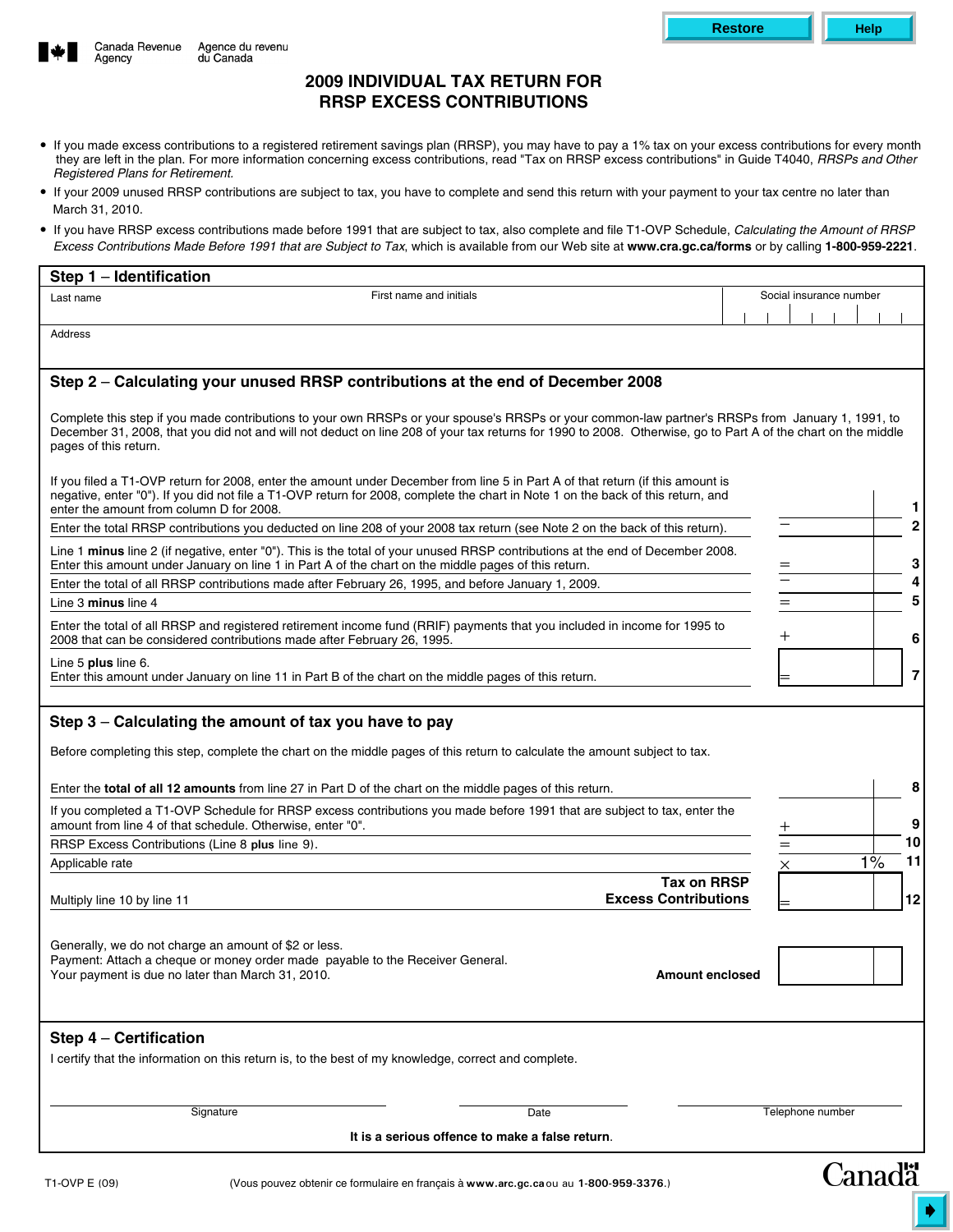## **Chart to calculate the amount of unused RRSP contributions you made after 1990 that are subject to tax for 2009**

The chart below will help you determine whether your unused RRSP contributions are subject to tax for 2009. To determine if you have to complete the entire chart, read the instructions at the beginning of each part.

To complete a particular part, start with the column for the month of January, and complete all the lines for that month before going on to the next month. Complete all the months in each part before going on to the next part.

Part A – Complete this part if you completed Step 2 of this return, or if you made contributions to your own RRSPs or your spouse's RRSPs or common–law partner's RRSPs in 2008, and you did not and will not deduct these on line 208 of your 2009 or 2009 tax return.

 1. For January, enter the amount from line 3 of Step 2 of this return. If you did not have to complete Step 2, enter "0" for January. For all other months, enter the amount from line 5 of the previous month.

2. Enter the RRSP contributions you made during the month (see Note 3 on the back of this return).

3. Line 1 **plus** line 2

 4. Enter the RRSP and RRIF payments that you included or will include in income for 2009. Enter them in the column for the month that you received or are considered to have received them (see Note 4 on the back of this return).

5. Line 3 **minus** line 4 (if negative, enter the amount in brackets).

 6. Enter, in each column, your 2009 RRSP deduction limit without considering your 2009 net past service pension adjustment (PSPA) (see note 5 on the back of this return).

 7. Enter the total of all your pension adjustment reversals (PARs) (box 2 of all your 2009 T10 slips) in each column, as long as this amount is not already included in line 6 above. Otherwise, enter "0".

8. Line 6 **plus** line 7 (if the total is negative, enter it in brackets).

9. Enter \$2,000 in each column if you were 19 years old or older at any time in 2009.

10. Line 8 **plus** line 9 (if the total is negative, enter it in brackets).

Part B – Complete this part only if you completed Part A, you were 33 years old or older at any time in 2009, and you contributed amounts to your own RRSPs or your spouse's RRSPs from January 1, 1991, to February 26, 1995, that you did not deduct on line 208 of your 1990 to 2008 tax returns.

11. For January, enter the amount from line 7 of Step 2 of this return. If you did not have to complete Step 2, enter "0" for January.For all other months, enter the amount from line 13 of the previous month.

12. Enter the RRSP and RRIF payments that you included or will include in income for 2008 that represent contributions you made before February 27, 1995. Enter them in the column for the month that you received or are considered to have received them (see Note 4 on the back of this return).

13. Line 11 **minus** line 12

14. Enter, in each column, the total contributions you made from January 1, 2009 to March 1, 2009, that you deducted on your 2007 tax return.

15. Line 13 **minus** line 14

16. If the amount on line 15 is more than zero, enter the result of line 15 **minus** line 10 (if negative, enter "0"). Otherwise, enter "0".

17. Enter the amount from line 16 or \$6,000, **whichever is less**.

Part C – Complete this part only if you completed Part A and you made mandatory contributions to a group RRSP in 2008 or 2009. Such contributions are the result of an irrevocable agreement (usually between employee and employer) which determines the percentage of your remuneration to be contributed to the group RRSP. If you made such contributions in 2007 but did not file a T1-OVP return for 2008 because your total unused RRSP contributions were not subject to tax, complete the T1-OVP return for that year to determine the amount to enter on line 19 below.

18. Under each month, enter the amount contributed from January 1, 2009, to the end of that month for your participation in a group RRSP, or \$21,000, **whichever is less**.

19. If you filed or completed a T1-OVP return for 2008, enter the amount from line 25 under December in Part C of that return in each column. If you did not participate in a group RRSP in 2008, enter "0" in each column.

20. Line 8 **minus** line 19 (if negative, enter "0").

21. Line 18 **minus** line 20 (if negative, enter "0").

22. Enter the amount from line 18 or line 21, **whichever is less**.

23. Line 10 **plus** line 17

24. Line 5 **minus** line 23 (if negative, enter "0").

25. Enter the amount from line 22 or line 24, **whichever is less**.

**Part D** – Complete this part to calculate the total amount subject to tax for each month.

 **26. Add** lines 10, 17, and 25. If you did not have to complete Part B or Part C of this chart, use "0" for the amount on line 17 or line 25, whichever applies. If the result is negative, enter "0".

 27. Line 5 **minus** line 26. This is the total amount subject to tax for the month. Add the amounts for all months and enter the total on line 8 of Step 3 (if negative, enter "0").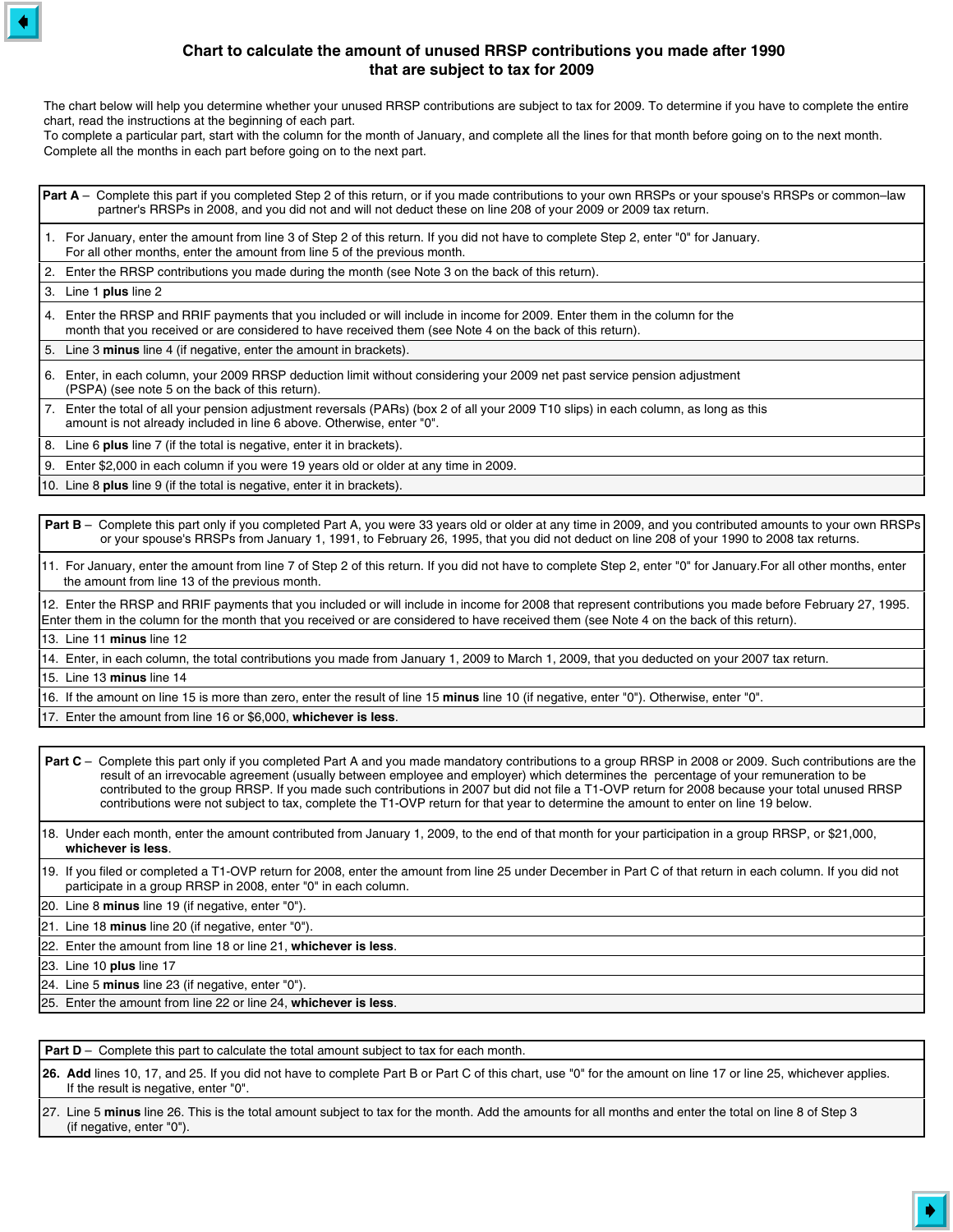| January | February | March | April | May | June | July | August | September | October | November | December |                 |
|---------|----------|-------|-------|-----|------|------|--------|-----------|---------|----------|----------|-----------------|
|         |          |       |       |     |      |      |        |           |         |          |          |                 |
|         |          |       |       |     |      |      |        |           |         |          |          |                 |
|         |          |       |       |     |      |      |        |           |         |          |          | $\overline{2}$  |
|         |          |       |       |     |      |      |        |           |         |          |          | $\mathbf{3}$    |
|         |          |       |       |     |      |      |        |           |         |          |          |                 |
|         |          |       |       |     |      |      |        |           |         |          |          | 4               |
|         |          |       |       |     |      |      |        |           |         |          |          | $5\phantom{.0}$ |
|         |          |       |       |     |      |      |        |           |         |          |          |                 |
|         |          |       |       |     |      |      |        |           |         |          |          | 6               |
|         |          |       |       |     |      |      |        |           |         |          |          |                 |
|         |          |       |       |     |      |      |        |           |         |          |          | $\overline{7}$  |
|         |          |       |       |     |      |      |        |           |         |          |          | 8               |
|         |          |       |       |     |      |      |        |           |         |          |          | 9               |
|         |          |       |       |     |      |      |        |           |         |          |          | 10 <sub>1</sub> |

If (for each month) the amount on line 5 is **less than** the amount on line 10, you do not have to complete the rest of this return as your contributions are not subject to tax.

**If you deducted all your RRSP contributions made before February 27, 1995, on your 1990 to 2008 tax returns, go to Part C.**

|  |  |  |  |  |  | . .      |
|--|--|--|--|--|--|----------|
|  |  |  |  |  |  |          |
|  |  |  |  |  |  | 12<br>13 |
|  |  |  |  |  |  | 14<br>15 |
|  |  |  |  |  |  | 16       |
|  |  |  |  |  |  | 17       |

### If you did not participate in a group RRSP in 2008 or 2009, go to Part D

|  |  |  |  |  |  | 18 |
|--|--|--|--|--|--|----|
|  |  |  |  |  |  | 19 |
|  |  |  |  |  |  | 20 |
|  |  |  |  |  |  | 21 |
|  |  |  |  |  |  | 22 |
|  |  |  |  |  |  | 23 |
|  |  |  |  |  |  | 24 |
|  |  |  |  |  |  | 25 |

| 26 |  |
|----|--|
|    |  |
|    |  |
|    |  |
|    |  |
|    |  |
|    |  |
|    |  |
|    |  |
|    |  |
|    |  |
|    |  |
|    |  |